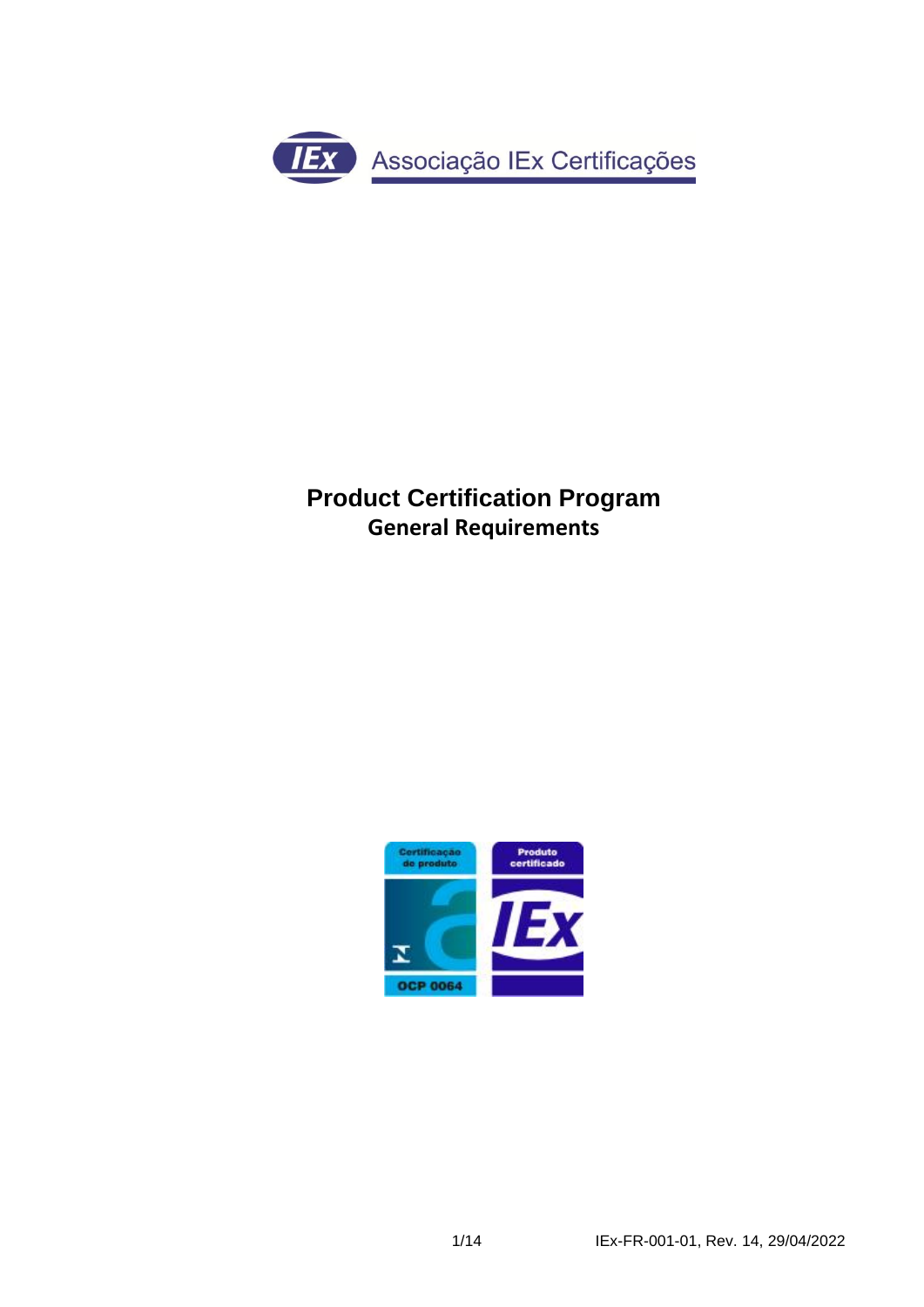## **Product Certification Program**

## **1. General**

- 1.1 This Program provides basic information about the Associação IEx Certificações's Product Certification Program.
- 1.2 It is considered eligible to obtain a product license, any company that has capacity to meet the requirements of the law, the Regulation of Conformity Assessment and technical standards related to products.
- 1.3 The certification aims to provide a high level of confidence that the certified product complies with the applicable requirements.
- 1.4 All companies that have products certified by Associação IEx Certificações, according to its accreditation by Coordenação Geral de Acreditação - Cgcre, will be authorized to use the Conformity Mark in their products.
- 1.5 Certification will be issued for each product (including the product family).
- 1.6 The maintenance of the certification is ensured by the conducting of agreed inspections in the manufacturer site.
- 1.7 Inspection is established by the Conformity Assessment, not exempting the applicant and the manufacturer of responsibility for the manufacture or production of certified products in compliance with this document and the relevant requirements.
- 1.8 All and any change in the product certified by IEx should be assessed, before the product is considered able to bear the Conformity Mark. If the applicant has no interest in continuing with the certification, shall request its cancellation.

### **2. About Associação IEx Certificações**

The Associação IEx Certificações is a nonprofit association, registered in the RCPJ, under the number 212667, located at Alameda Tocantins, 75, group 609 - Alphaville - Barueri – SP – 06455-020, inscribed in the National Directory of Legal Entities (Cadastro Nacional da Pessoa Jurídica – CNPJ) under the number 12.845.838/0001-65.

IEx has financial stability and resources required for its operations, resulting from its certification activities. The products under mandatory certification process are listed in the below categories:

- Equipment for hazardous locations, according to the INMETRO regulation N° 115:2022.
- Household appliances and similar, according to the INMETRO regulation  $N^{\circ}$  148:2022.
- Medical Devices according to the INMETRO regulation Nº 384:2020.
- Plugs and wall sockets for domestic and analog use, according to the INMETRO regulation Nº 090/2022.
- Plugs and wall sockets adapters according to the INMETRO regulation N° 009:2022.
- Switchers for electrical fixed installations domestic and analog according to the INMETRO regulation  $N^{\circ}$  028/2022.
- Electrical Wire, Cables, and Flexible Cord, according to the INMETRO regulation N° 131/2022.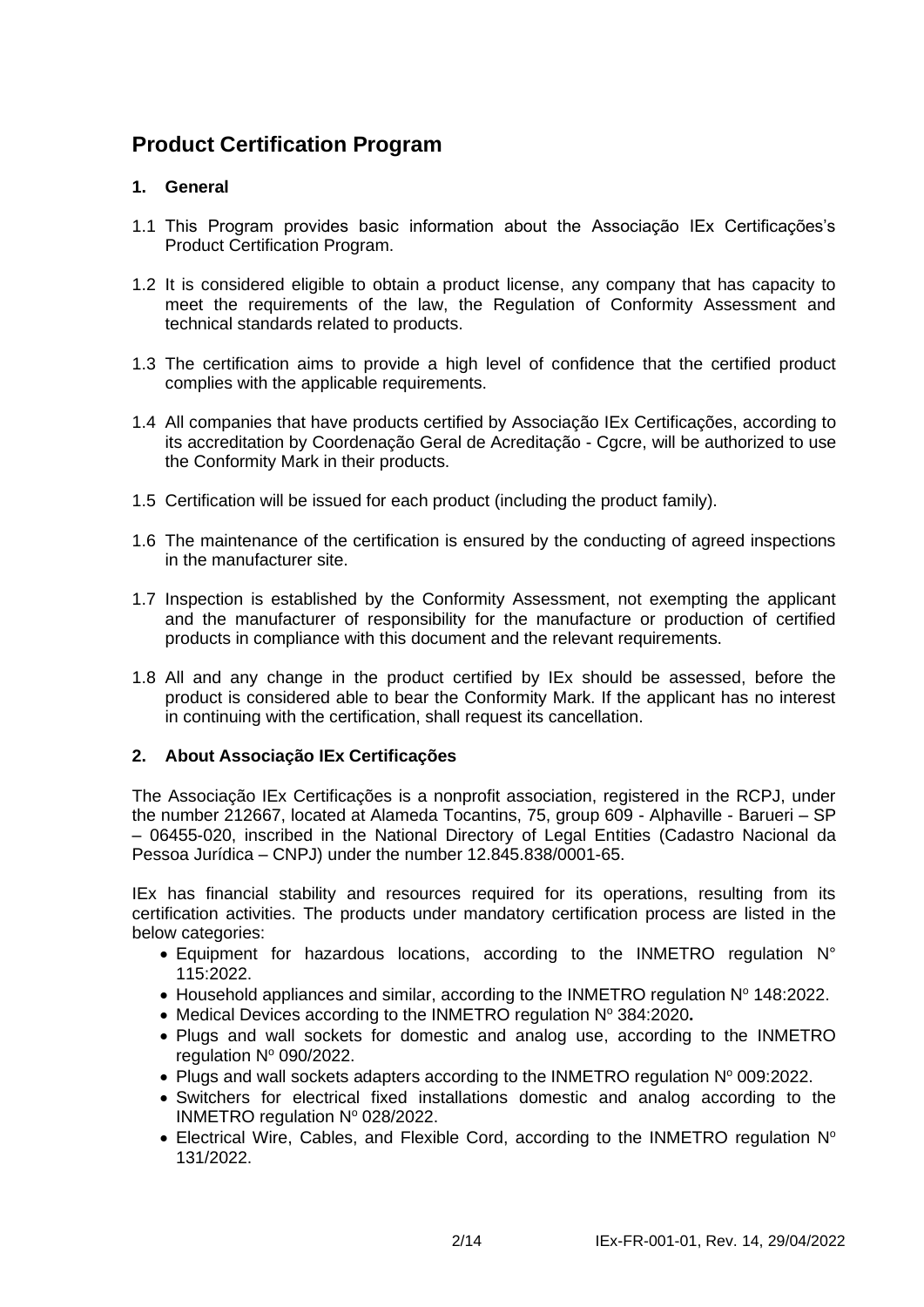- Low Voltage Electrical Installations, according to the INMETRO regulation N° 051/2014.
- IT Equipment, according to the INMETRO regulation N° 170/2012.
- Microwave ovens, according to the INMETRO regulation N° 268/2021.
- Noise Level Labelling for Household Appliances, according to INMETRO regulations N° 006/2022.
- Fans, according to INMETRO regulation N° 299/2021.
- Commercial Electric Ovens, according to INMETRO regulation N° 267/2021.
- Circuit breakers, according to INMETRO regulation N° 129/2022.
- LED Lamps with integrated driver, according to INMETRO regulation N° 069/2022.
- LED luminaries for public road, according to INMETRO regulation N° 062/2022.

This document aims to provide basic information on the certification of all products that IEx will certify.

The products are certified by IEx according to the following certification models, according to the specific Regulation:

- Assessment of the manufacturer Quality System and type tests of product model 5.
- Certification of lot model 1b.
- Certification of Special Situations, for explosive atmospheres products imported.

## **3. Product Certification Procedure**

#### 3.1 Requesting a certification

The company that wants the IEx certification must complete an application form, providing information about itself and the product to be certified.

It will be required the following information, except for the Certification of Special Situations for Ex products:

- List of models to be certified, including its technical description and the list of all marks to be commercialized.
- List of models that compose the products family to be certified according to the rules for products family composition as established by the Conformity Assessment Regulation, including its technical description and the list of all marks to be commercialized.
- Product Photographic documentation: internal and external photos from all product sides, detailing, logos, warnings, inputs, outputs, drive buttons, where applicable.
- Memorial descriptive contemplating the product design in their constructive and functional details and the list of its critical components, including its suppliers and possible existing certifications, translated into Portuguese, when in language other than English or Spanish.
- User manual in Portuguese language, including installation and safe use instructions.
- Drawing or artwork of packaging (primary, secondary and / or tertiary), where applicable.
- Model Certification Option, among those mentioned in the Inmetro Specific Conformity Assessment Regulation (RAC).
- Information about the Certification Applicant, including legal entity name, address, CNPJ (for Brazilian companies only) and the Social Agreement or other document that can prove its legal constitution.
- Applicant contact person data (Name, Phone number, e-mail).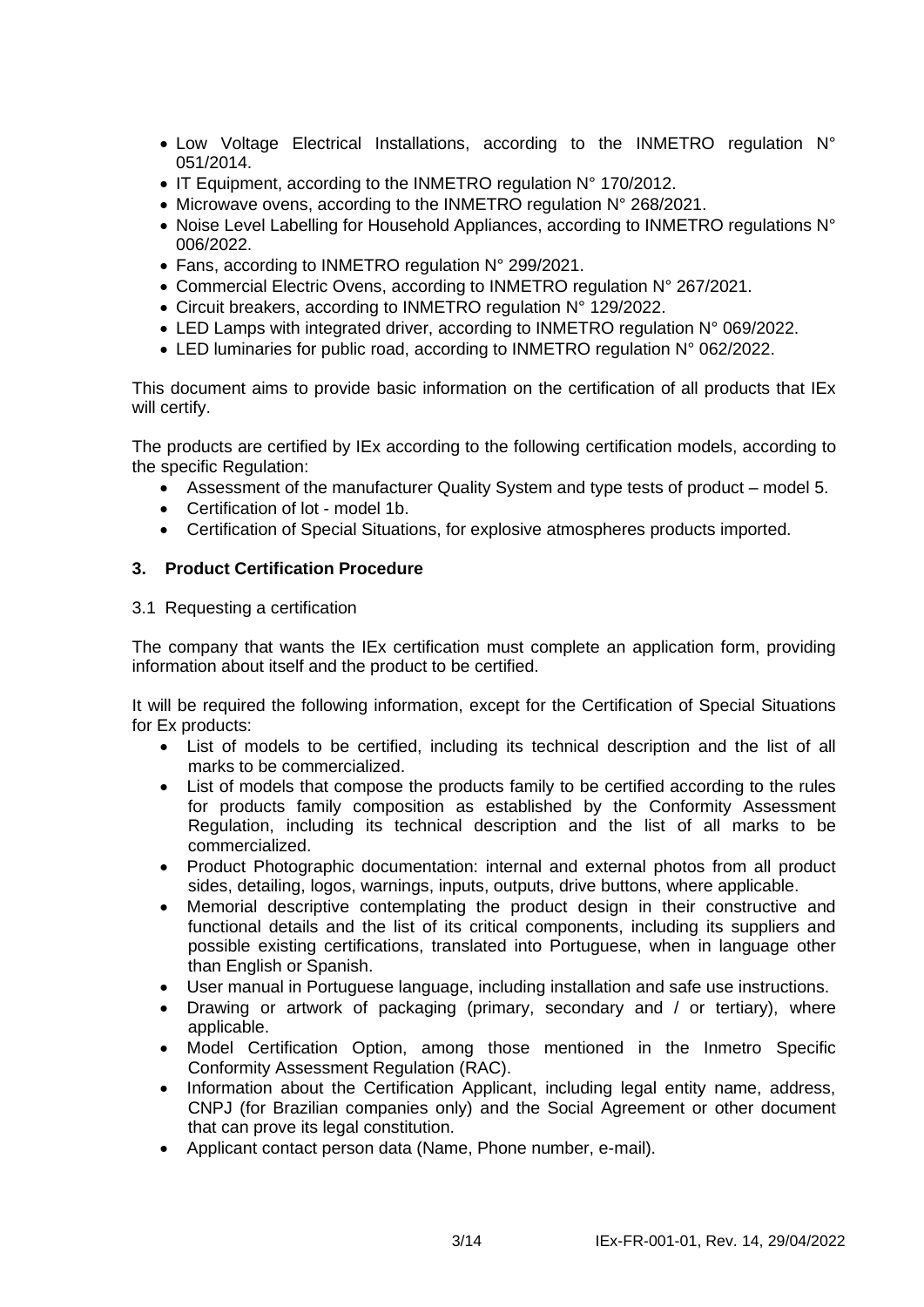- Manufacturer name, address and contact person, including all Production sites.
- Information about activities / outsourced processes that may affect the conformity of the product to be certified.
- Documentation that can demonstrate the compliance with Customer Complaint treatment as required by the Inmetro's Conformity Assessment Regulation.
- Manufacturer's quality system documentation, applicable for the product to be certified, in compliance with the Inmetro's conformity assessment regulation.
- ISO 9001 or ISO 13485 certificate that covers the production processes of the product to be certified.
- Identification of the certification Lot, in case of certification model 1b, including quantity and Lot number.
- Import license or Import Declaration, in case of certification model 1b, when imported products.
- Other documents required by the Inmetro Specific Conformity Assessment Regulation (RAC).
- Documentation proving the classification as micro and small enterprises MPE (For Brazilian companies only).

It will be required the following information for the Certification of Special Situations for Ex products:

- Name and basic description of the product.
- Applicant name, address, CNPJ and contact person.
- Manufacturer name and address.
- The complete product certificate issued abroad.
- The ISO 9001 registration of manufacturing site.
- Documents for the product importation.
- Installation manual for safe use.
- 3.1.1 Information about charged fees

In possession of such information, IEx make a review of the application form and submit a quote for the applicant company. Fees included into the quote are regarding to the following activities:

- Technical analysis of the documentation received.
- Audit at the production Site.
- Testing plan preparation.
- Product Testing.
- Product Conformity Assessment based on the results of the testing and the production site audit.
- Product certification process reviewing.
- Certification decision and certificate of conformity issuing.
- Product certification data uploading in the Inmetro website.

### 3.1.2 Opening Project

If the quote is accepted, it will be opened a project to evaluate the product. Before the first issue of the certificate of conformity, it will be signed a contract for the Conformity Assessment Services.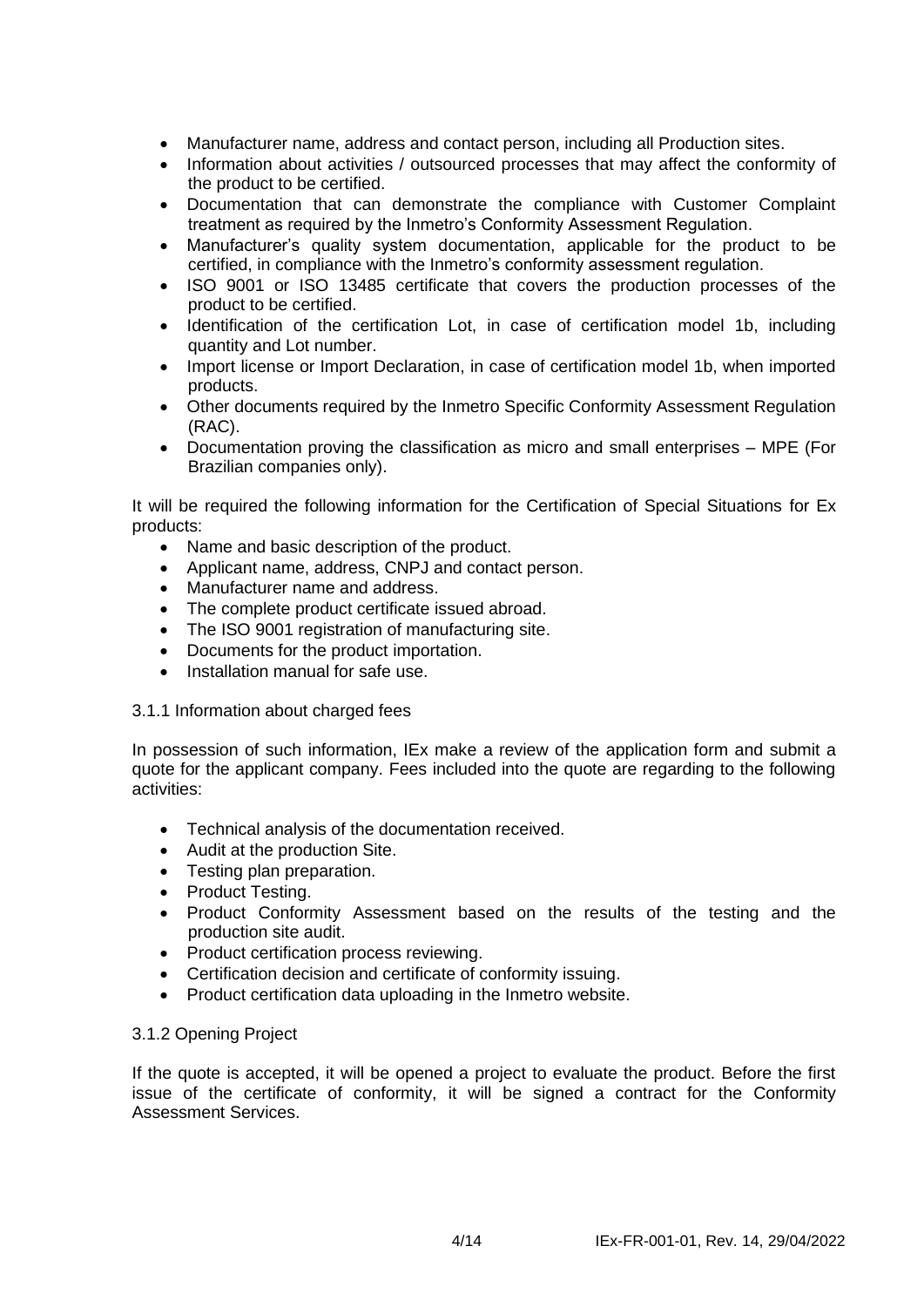## 3.2 Model with Assessment of the Quality System and type tests of product

The certification process of a product for this model includes the activities listed below (not necessarily in this order):

#### 3.2.1 Initial audit

The plant will be audited to verify the implementation of items of the current version of the ISO 9001 or ISO 13485 standards, respecting the transition period established by the IAF and the additional requirements required by the Conformity Assessment Requirements.

IEx, after evaluating the Quality System documentation, will determines if the audit is required and the audit will be scheduled with the manufacturer on a mutually convenient date.

#### 3.2.2 Delivery of prototype (When applicable)

The Applicant will send the sample prototype, when applicable, to the address previously defined, or will provide prototypes to assessment on their premises or the manufacturer (on site assessment). After completion of the type tests, IEx conducts an assessment of plant with the objective to verify the implementation of the approved product in the production process, which will be held in conjunction with the initial audit.

#### 3.2.3 Constructive evaluation of the product

The verification of compliance to the requirements of the design standards is conducted before sending the product to the lab for testing, which can be performed in the facilities of the applicant or manufacturer.

#### 3.2.4 Review and decision of the Internal Certification Commission

Once all requirements for the product certification have been met, IEx submits the results to its Certification Commission for final review before issuing the certificate.

#### 3.3 Model with certification of lot

The process is similar but is not the initial audit and the need for the manufacturer share Quality System according to the current version of the ISO 9001 standard. Samples are selected and collected in accordance with the Conformity Assessment Requirements.

### 3.4 Model of certification for Special Situations (only for Ex Products)

This model differs from the previous ones, since it is a simplified process applicable exclusively for the importation of small quantities of Ex products already certified abroad. This modality cannot be used if the product is installed. The products must be inspected by IEx (even if abroad) to verify if they are in compliance with the information provided.

#### **This modality cannot be used for the following products: accessories for installations (for** example: cable-glands, flexible conduits, plugs, etc.), luminaries, electronic ballasts for tubular fluorescent lamps, hand lamps, floodlights, empty enclosures, electrical motors, junction boxes, solenoid valves, signaling and command components, except when these products are part of process modular units (Skids).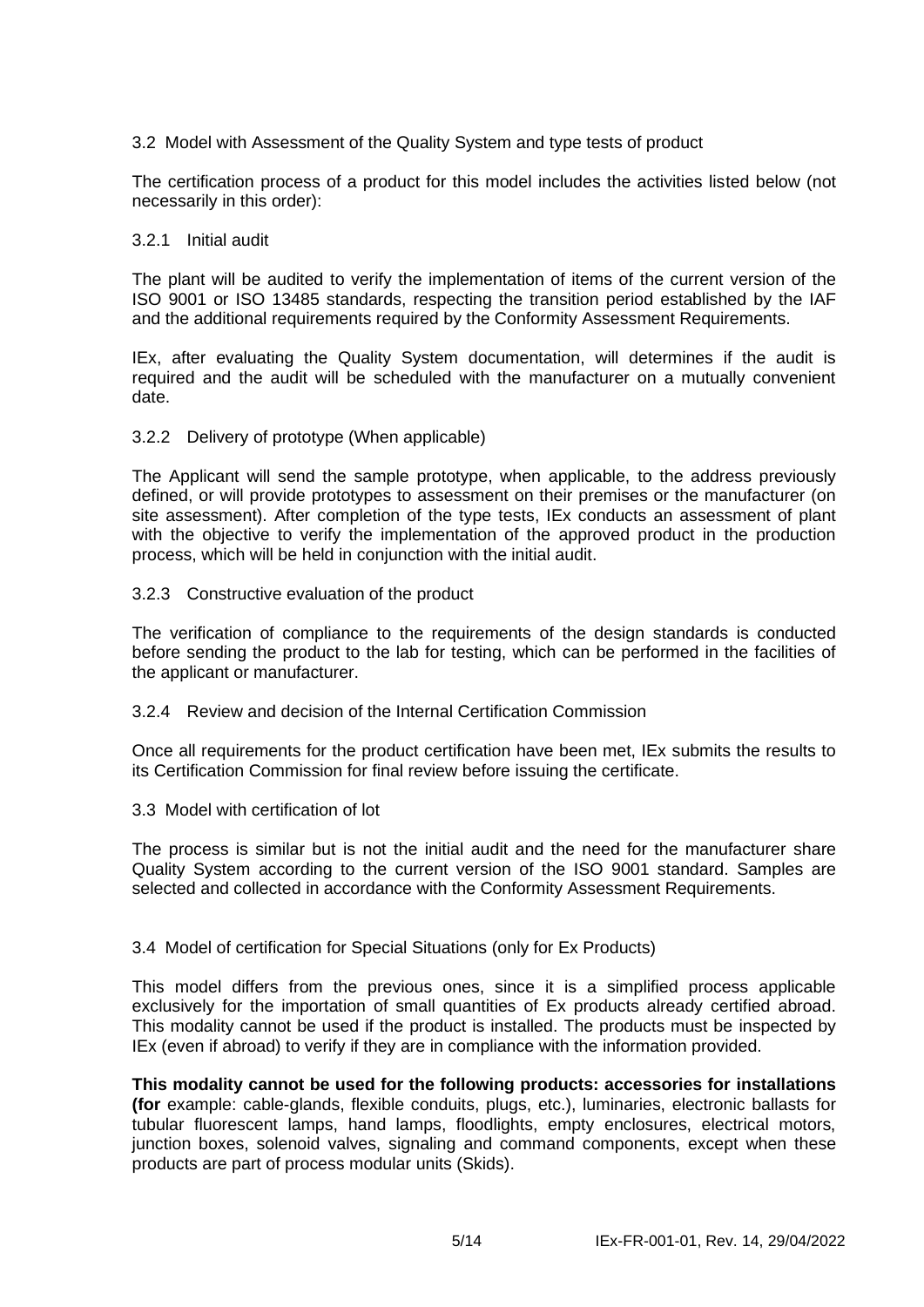## **4. Certification grant**

After the product certification decision, IEx will grant the Applicant the authorization to use the Conformity Identification Mark, composed of the INMETRO logo of its property, associated to the IEx certification logo, for the application in the products manufactured as listed in the Certificate (s) of Conformity issued by IEx, under the following conditions:

- The use of INMETRO logo depends on the simultaneous use of IEx logo, both for application in products, as well as in advertisement.
- Authorization has full efficiency, provided that the manufactured units are in conformity with granted Certificate(s) of Conformity, according to INMETRO Regulations and its Conformity Assessment Requirements (RAC).
- Manufacturing unit(s), where product(s) authorized to use the Conformity Identification Mark is (are) those showed on the Certificate of Conformity.
- Full conformity with technical-administrative conditions set forth in related INMETRO Regulations and its Conformity Assessment Requirements (RAC) and Reference Term of Brazilian Certification System, approved by Resolution CONMETRO Nº 4, of December 2<sup>nd</sup>, 2002.
- Full adoption, by the Applicant, of all technical requirements and procedures set forth in applicable technical rules, which integrate related INMETRO Regulations and its Conformity Assessment Requirements (RAC).

### **5. Certification Maintenance**

According to the Conformity Assessment Requirements established by INMETRO, should be periodically evaluated the Quality System and the manufacturer's production line. This periodic evaluation is considered part of the Program for Certification Maintenance and the frequency of this evaluation is also presented in the specific program for the product category.

In case of failures during the maintenance process, the Applicant and/or Manufacturer must implement corrective actions in the process and/or in the product to keep the certification.

### **6. Extension or reduction of the certification scope**

The applicant may formally request an extension of its certification scope. IEx will review the request to verify the need for further testing and factory audit.

For certified products using the model with assessment of the Quality System and type tests of product, the applicant may request a certification of a new version of the product using the results of a similar product, currently certified and produced in the same factory and subject to the same certification requirements.

The applicant may formally also request a reduction of its certification scope. In this case, the applicant shall:

- Inform which products are involved in reducing the certification scope.
- Inform the quantity of products in stock, if any.
- Review its advertising material by removing references to the products involved in reducing the certification scope.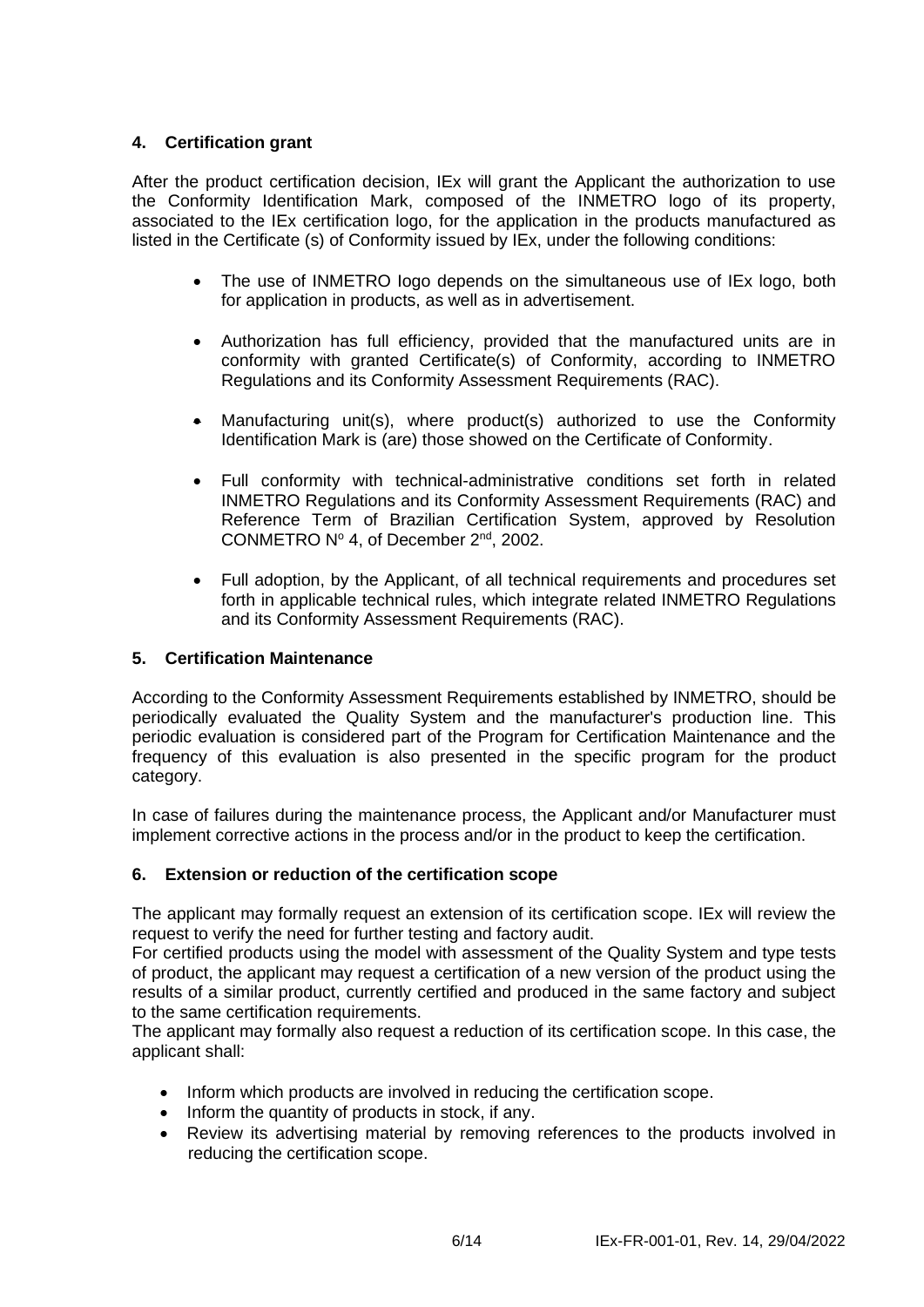Based on the information received, IEx will decide if an extraordinary audit should be carried out at the manufacturer's facility and / or at the product storage unit.

### **7. Products certified by a foreign certification body**

If an applicant wishes to use the results of a certification conducted by a foreign certification body, the following conditions are applied:

- a) The foreign certification body must be accredited by an entity under the same accreditation criteria adopted by Cgcre.
- b) The laboratory conducting the tests must be accredited by a full member of ILAC or must be an ExTL from the IECEx System (in those cases related to Ex Products).
- c) IEx must have Memorandum of Understanding (MoU) with the foreign certification body, except if the certification body is accredited by IECEx System (an ExCB for the case of Ex Products).

IEx may accept the tests results and the results of the evaluation of the quality system only after review of documentation to prove the equivalence of requirements used for certification. If any additional assessment is needed based on the review of documentation, this may be requested to the certification body that originally certified the product.

#### **8. Cancellation**

The applicant may request the cancellation of certification for any reason. IEx removes the certificate of its database and from the INMETRO database.

#### **9. Suspension**

The certification of a product may be temporarily suspended as a result of information (e.g. complaint of end users) received for a product license, non-conformities during the inspection, non-conformities with the certification requirements review, etc. During this period the product may not bear the Conformity Identification Mark under SBAC. Once the nonconformity is resolved, the manufacturer receives permission to reuse the Conformity Identification Mark.

### **10. Repeal**

When a non-conformity is not solved during the suspension period, the certification may be revoked. If the applicant wishes to license the product again, a complete new certification process should be implemented.

### **11. Complaints**

Complaints may be directed to any IEx employee that records and forward them to the Quality Department, aiming to evaluate them and make the appropriate corrections, if applicable.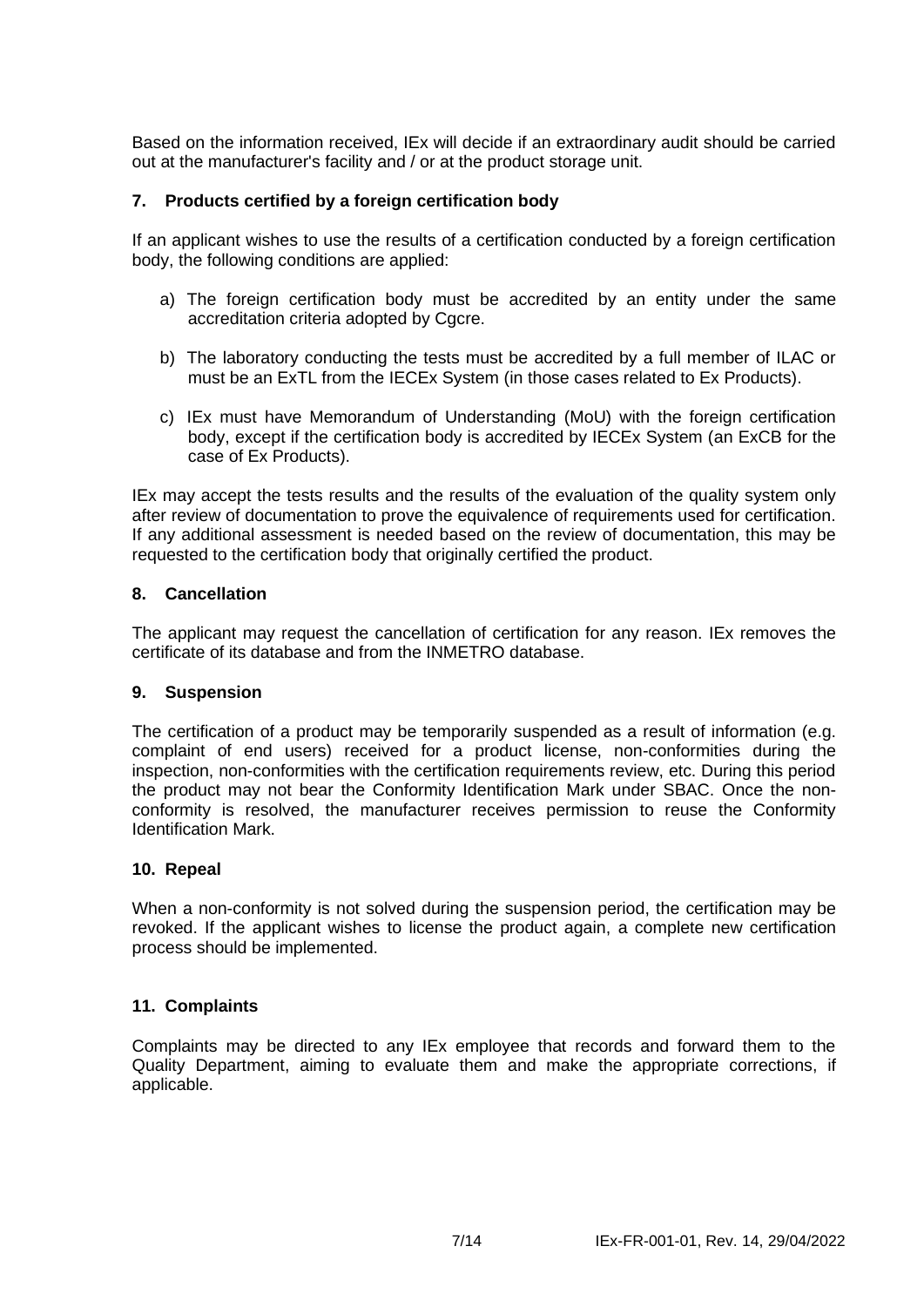## **12. Appeals**

Appeals are not complaints. An appeal is made when the customer does not agree with the decision of IEx not to grant or cancel the certification. Apply the following criteria:

- a) The right to make the appeal is provided when there is not an agreement in the decision with the IEx.
- b) The appeals must be documented by the organization and sent to the President of IEx on letterhead with the signature of an executive of the Organization.
- c) The documented petition will be accepted within five working days. The President of IEx will ensure a full investigation. A detailed assessment of facts is performed within 30 days of receipt of the appeal forwarding a proposal for a solution.
- d) If the proposal is not accepted, the postulant must explain its reasons and the President of IEx submit the request for appeal to the other members of the Management IEx to be formed an Appeal team in accordance with the policies of IEx.
- e) The Appeal Team will not include members with a personal interest in the decision. Both the IEx and the applicant (the individual / applicant of the appeal) must agree on the composition of the Appeal Team.
- f) The Appeal Team meets on a maximum of 60 days after the request for reconsideration. The team's decisions are based on facts and information presented, and the decisions are consistent with the resolutions and actions arising from previous situations.
- g) The appellant is free to defend its interests with the accreditation body and to the relevant regulatory body if it does not agree with the decision of the Appeal Team.

### **13. Transfer of Certification**

13.1 IEx can accomplish the transfer of a certificate of conformity from another OCP accredited within the Brazilian System of Assessment Conformity (SBAC), according to Inmetro's General Requirements for Product Certification (RGCP), upon the request of the company licensed to use the Seal of Compliance Identification.

13.2 If any IEx customer desires to transfer its certificate to another OCP accredited within the Brazilian System of Assessment Conformity (SBAC), IEx will provided the necessary information to another OCP, if the certificate is still valid.

#### **14**. **Obligations of the Applicant (Certificate Holder)**

14.1 Comply with all provisions set forth in documents referred to in Clause 3 of this Program.

14.2 Submit to IEx, for prior evaluation and approval, all change which may be proposed for certified product(s).

14.3 Use the Conformity Identification Mark, only in products referred to in Clause 3 of this Program.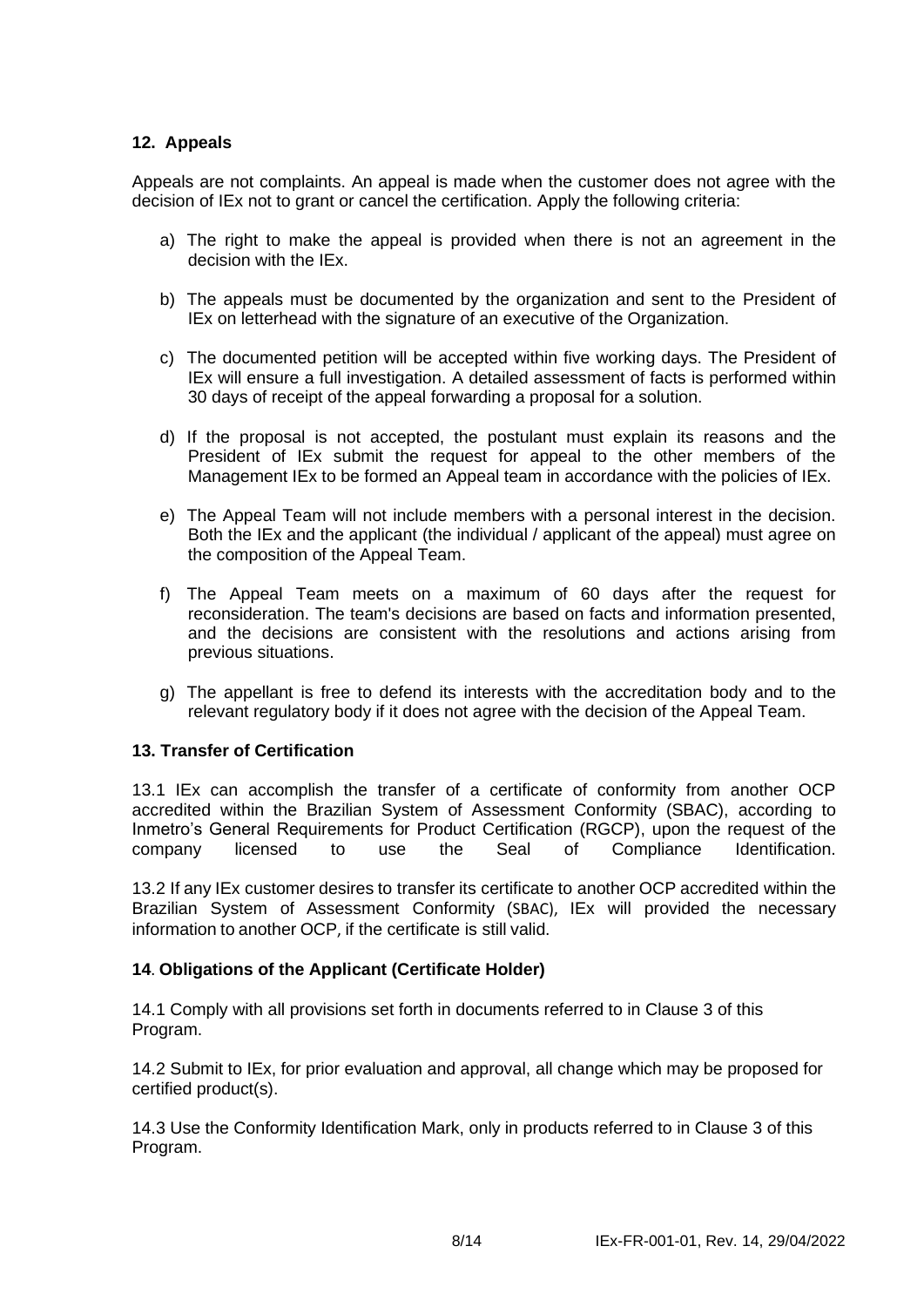14.4 Directly pay IEx for services related to certification services.

14.5 Ease the personnel access formally set forth by IEx to manufacture lines and stock of finished products, during audits, inspections or samples collecting.

14.6 Arrange transportation, accommodation (if necessary) and meals for personnel set forth by IEx, during audits, inspections or samples collecting, bearing related expenses.

14.7 Maintain its Quality Management System updated and implemented.

14.8 Use granted Certificate(s) of Conformity and authorization only in products which were manufactured in installations referred to in related certificate(s), and approved by IEx.

14.9 Use promotional material, with references to the Conformity Identification Mark, only for certified product(s), settling any doubt between certified and not-certified model(s).

14.10 Accept and implement within agreed terms the recommendations of IEx, regarding corrective actions arising from nonconformity identified in technical audit or document reviews.

14.11 Correct nonconformities identified by IEx due to audit, document reviews and testing established by the Conformity Assessment Regulations.

14.12 Investigate and maintain records of complaints regarding certified product(s) make them available to IEx when required.

14.13 Take and document appropriate action with respect to such complaints and any deficiencies found in products that affect compliance with the requirements for certification.

14.14 Not to use the product(s) certification in such manner as to bring IEx into disrepute and does not make any statement regarding its product certification, that IEx may consider misleading or unauthorized.

14.15 Discontinue to use of all advertising matter that contains any reference about all certified product and return all procedure documents which are required by IEx, in the event of suspension, withdrawal, or termination of related Certificate(s) of Conformity; in the event on the contrary, it also undertakes to be subject to applicable civil and criminal injunctions.

14.16 Immediately notify IEx in the event of permanent cease of manufacture of certified model(s), as well as submit to analyses and approval by IEx of any change performed prior to marketing.

14.17 Comply with all IEx's requirements when referring to the certification of product(s) in media, as documents, brochures, Web or advertisement.

14.18 Fulfil the certification requirements set out in Conformity Assessment Regulations (RAC) and implement appropriate changes when notified by IEx.

14.19 Ensure that the certified product continues be produced according to the requirements set out in the Conformity Assessment Regulations (RAC) and applicable standards.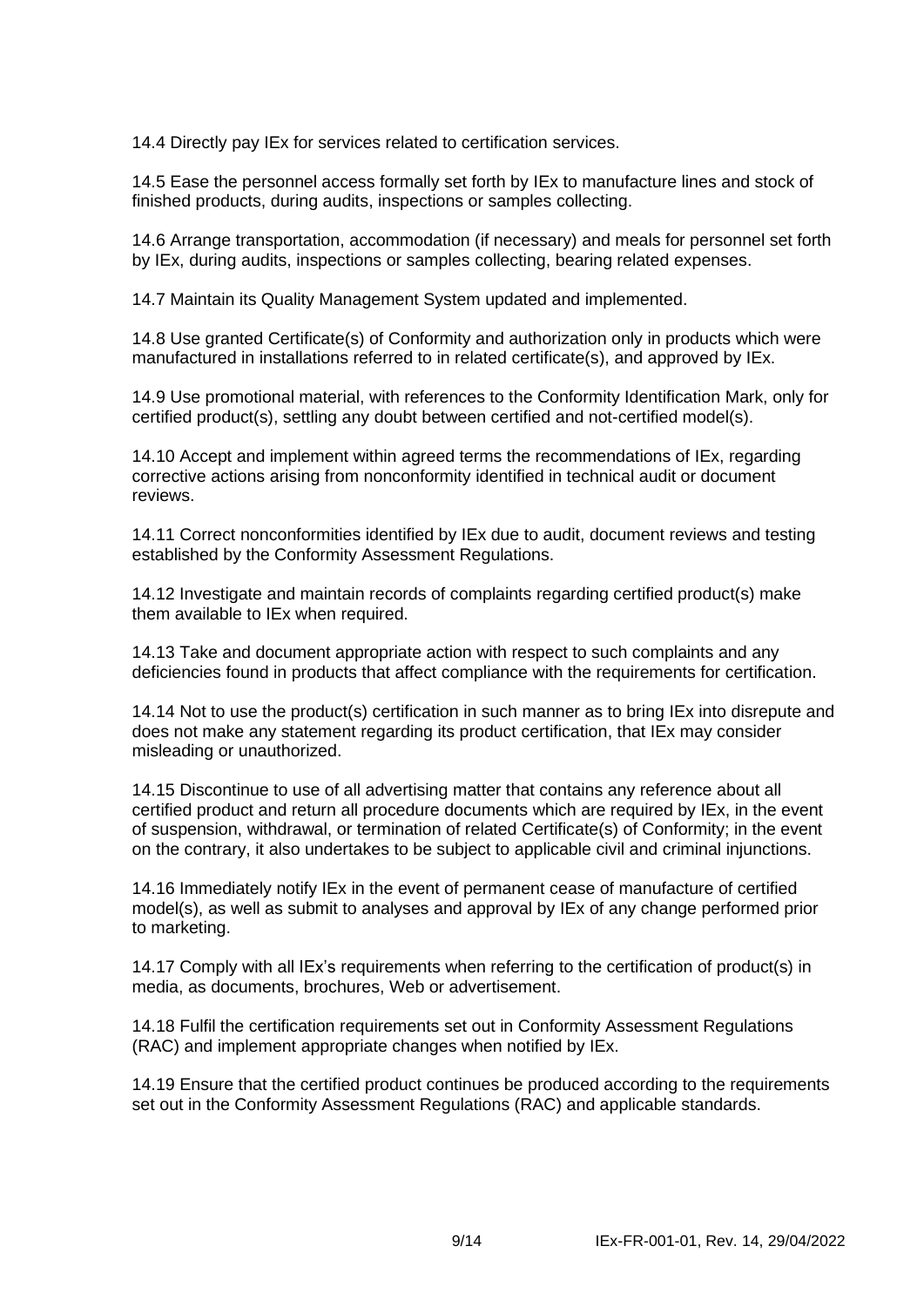14.20 Make all necessary arrangements for the conduct of the evaluation and surveillance by IEx, including provision for examining documentation and records, and access to the relevant equipment, location(s), area(s), personnel, and subcontractors.

14.21 Allow the participation of observers during factory audits, when requested by IEx.

14.22 Make claims regarding certification consistent with the scope of certification.

14.23 Provide copies of certification documents for others, if necessary, reproduced in its entirety.

### **15**. **Obligations of IEx**

15.1 Provide all technical coordination of all services regarding the maintenance of authorization for the use of Conformity Identification Mark.

15.2 Verify the conformity of product(s) according to the applicable technical rules, regarding tools for audit, inspection, documents reviews, and testing established by the Conformity Assessment Regulations.

15.3 Keep the Applicant informed about changes in basic documents controlling the Certificate(s) of Conformity and authorization now granted, as well as provide, in details, the results of audits, technical inspections, documents reviews and tests.

15.4 Not to provide any information regarding the manufacturing processes of products, including when regarding performed tests, or regarding the alienated or manufactures quantities, unless upon authorization by the Applicant.

15.5 Provide necessary information to a receiver Certification Organization (result of performed tests and audits and special conditions on which were based the granting of certification, when applicable) only due to a transfer request by the Applicant of certificate(s) now granted, to another Certification Organization accredited by INMETRO's Coordenação Geral de Acreditação (CGCRE).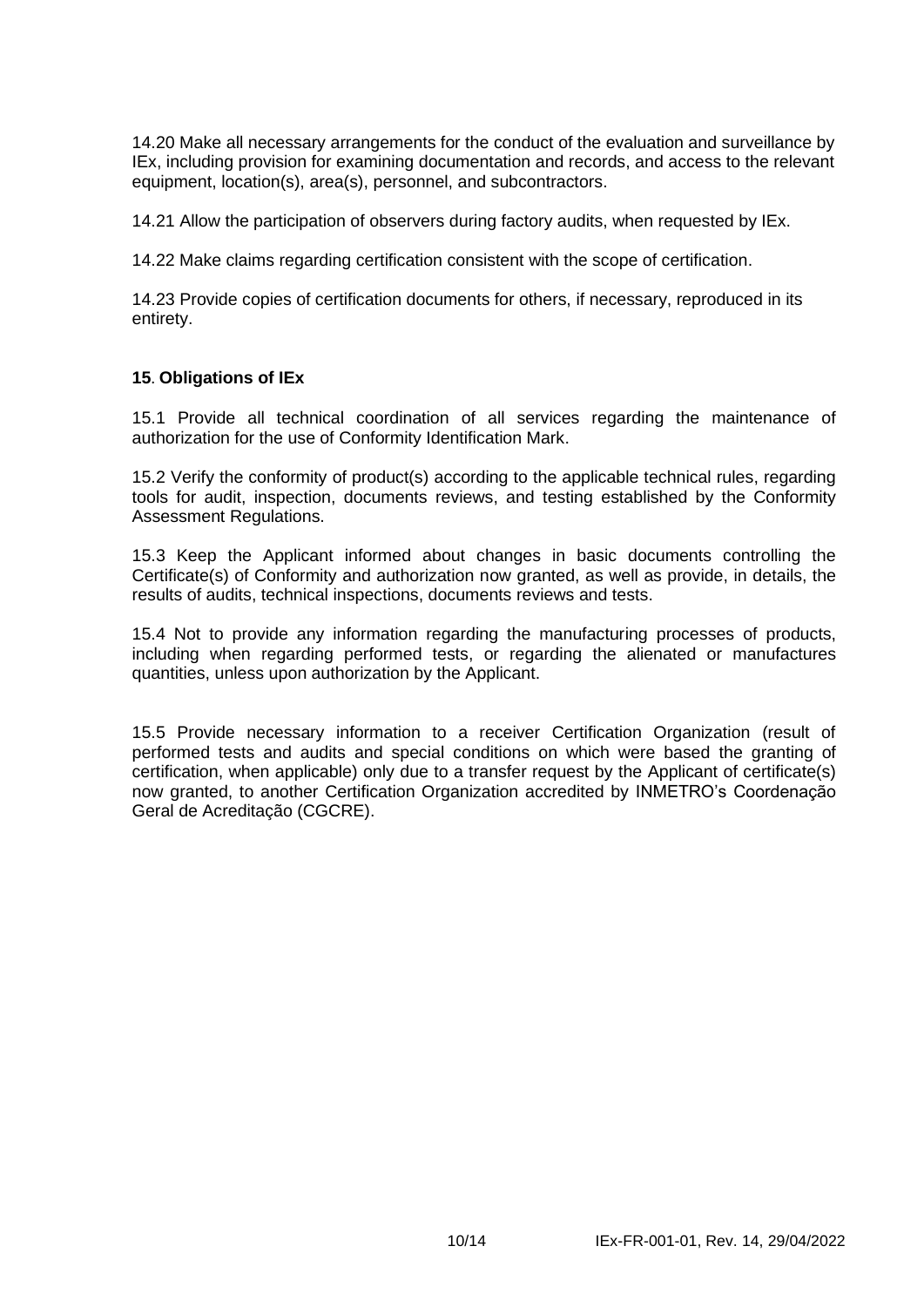## **Appendix A - Terms of Use for IEx Conformity Mark**

## **A.1 General**

A.1.1 After the completion of the certification, the client has the right to use the IEx Conformity Mark on its product, as illustrated below in A3.2.

A.1.2 IEx grants the right to use its Conformity Mark ("the Mark") in the product licensed. The mark given under the conditions of this document may only be used by the customer associated with the product certificate to indicate that this product is covered by the certification of IEx. The client must not, under any circumstances, make use of the mark, the name, the abbreviations or symbols, or any other form of reference that can link IEx with products that are not in accordance with this document and requirements.

A.1.3 The promotional material of the client should not conflict with the results of IEx and should not refer to IEx to create a misleading impression about the nature of the results of IEx.

A.1.4 The certificate of conformity and the mark should be used in the manner authorized by IEx, and subject to its control. The request for using the certificate and the mark should be made to IEx.

### **A.2 Requirements**

A.2.1 The mark of IEx can only be used associated with the products described in the certificate of conformity. When the mark of IEx is used in a context where the scope of application is open to interpretation, the client must clearly identify which products are covered by the certificate of conformity.

A.2.2 The company agrees to discontinue any authorized use of the IEx mark considered unacceptable by IEx, which may generate misleading interpretations.

A.2.3 If the certifications are not valid anymore, whatever the reason, the applicant and the manufacturer should discontinue the use of the mark of IEx immediately.

### **A.3 Composition and elements**

A.3.2 IEx Mark, when the product is used in conjunction with the record number of the Certification (OCP 0064)

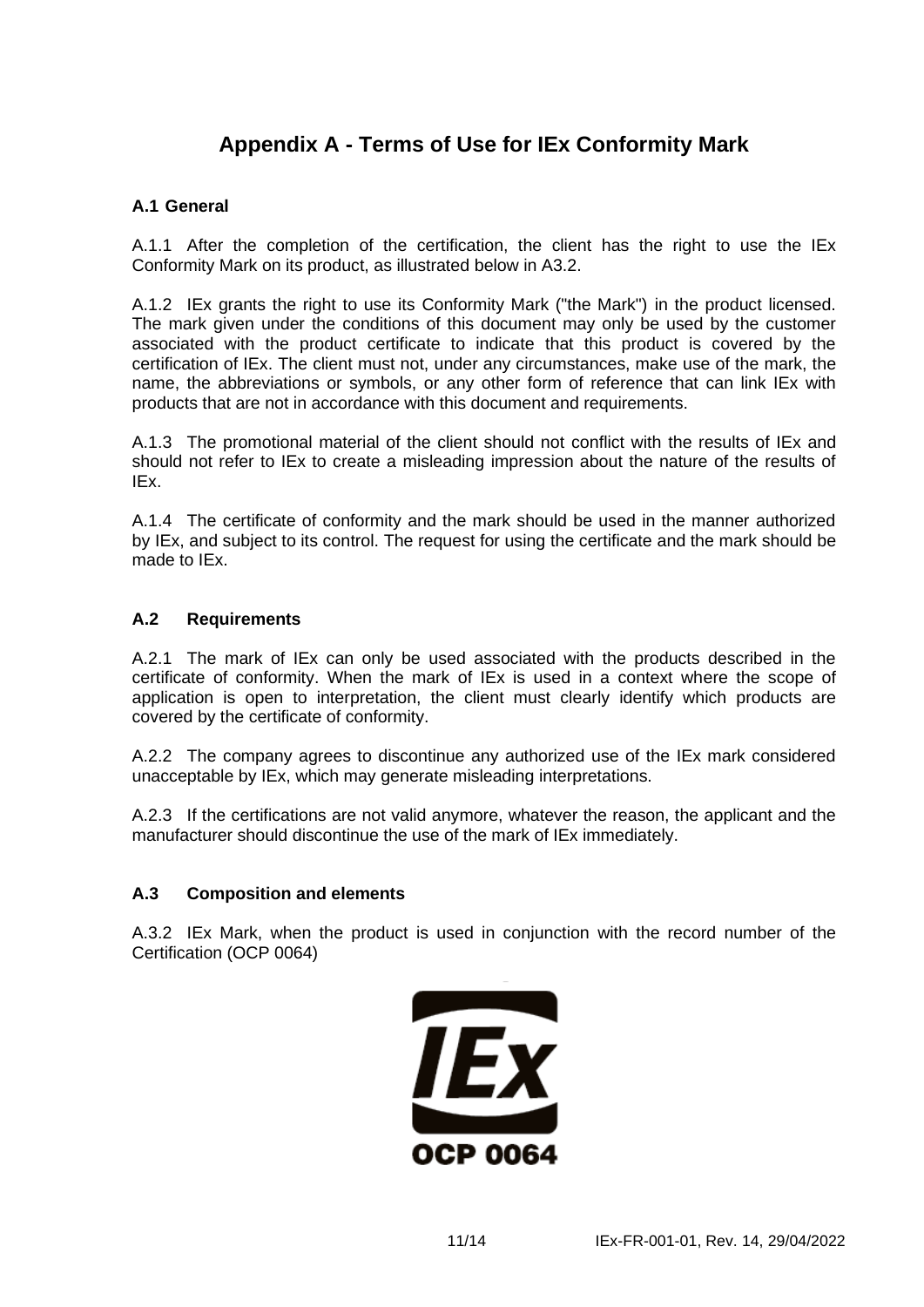## **A.4 Implementation**

The information below describes the acceptable applications of IEx Mark:

A.4.1 Minimum size is not specified, provided it is clear and legible.

A.4.2 Colors that contrast with the front and the bottom allowing the details of the IEx mark are clearly visible and legible.

A.4.3 Highlighted so that the IEx mark is clear and legible.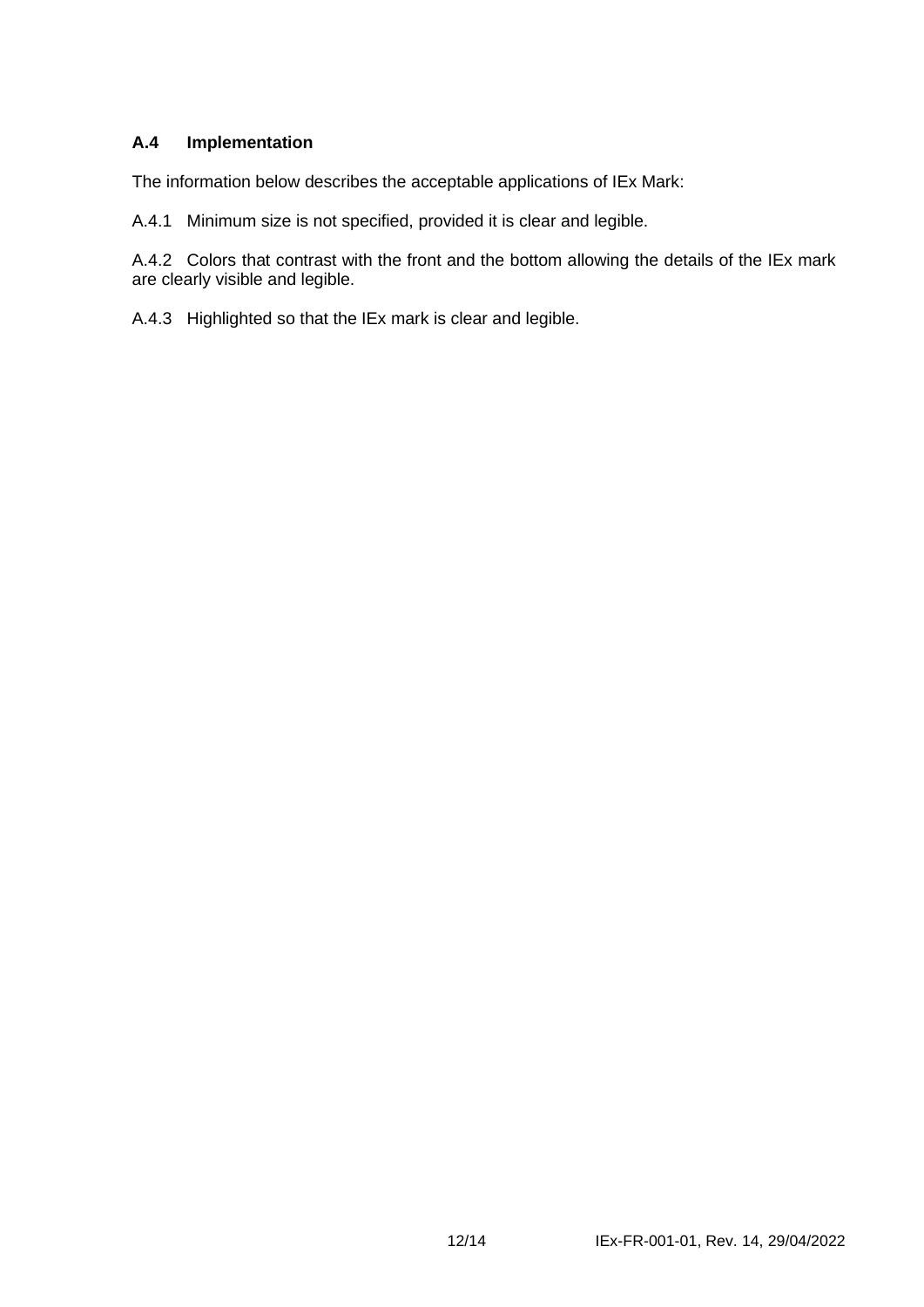## **Appendix B - Conditions for Use of Conformity Mark**

## **B.1 General requirements**

B.1.1 Under the Brazilian Conformity Assessment System, the use of the INMETRO mark in a product and packing must always be in conjunction with the certification body mark, as defined by INMETRO regulations listed item 2, in this procedure.

B.1.2 Some examples about INMETRO mark to be used on the products:



**Segurança** 



**Compact Stamps**